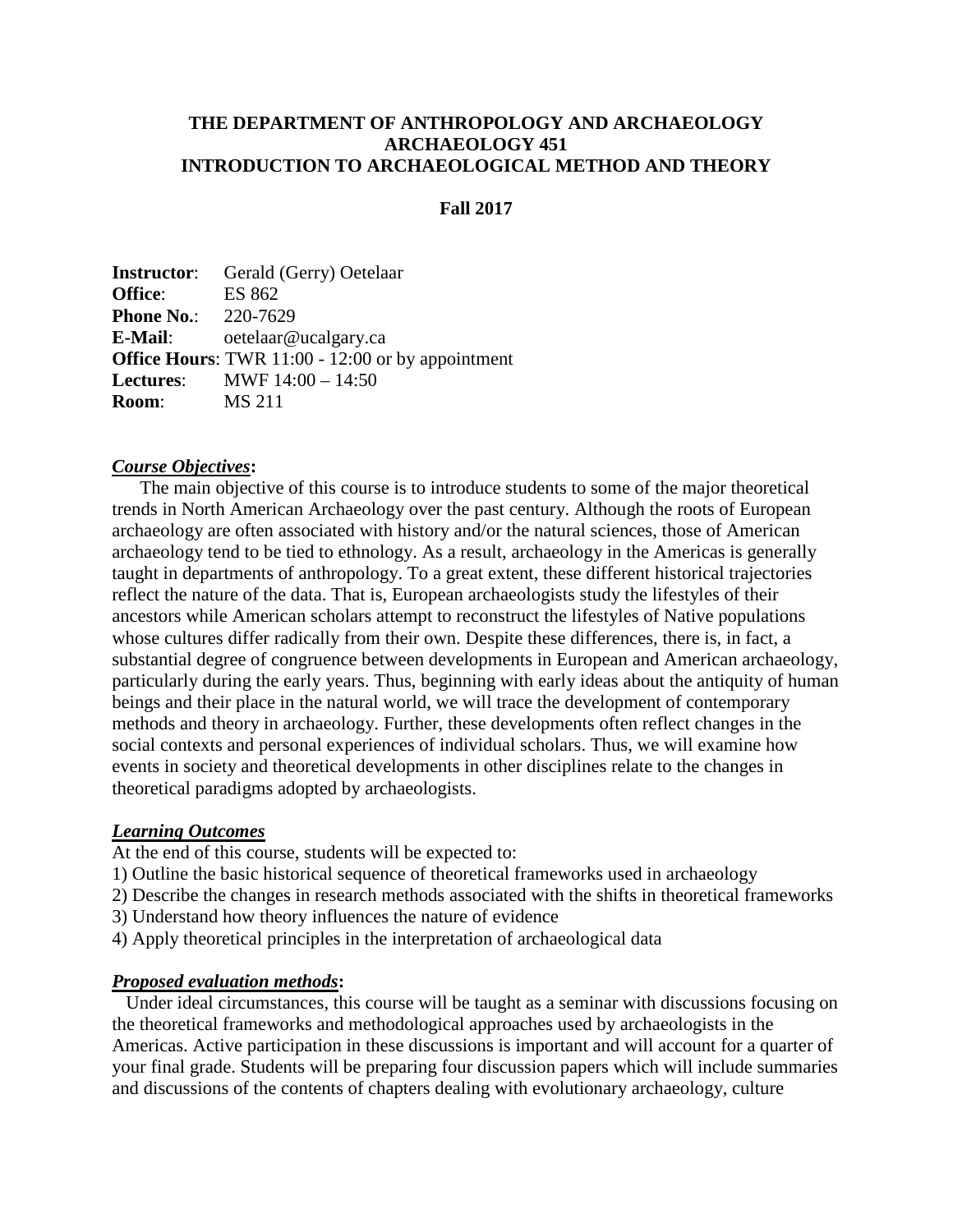history, processual archaeology and post-processual archaeology. This component of the course will account for approximately one third of the final grade. In addition, students will be asked to submit a research paper dealing with one of the theoretical perspectives presented in *Archaeological Theory Today*. The paper must include a summary of the theoretical framework proposed by the author, a discussion of the historical roots for the theory, and a critique of the perspective presented in the paper. This paper will be worth a third of the final grade and the final revised version of the paper is due on December 8, 2017. Each student will also be asked to critique the initial version of another student's research paper. In the critique, they will be expected to outline both the positive contributions and the shortcomings of the papers. This component of the class will represent one tenth of the final grade. Finally, students will be participating in the final evaluation of their colleagues' contributions to the seminar.

**NOTE**: Evaluation methods will be discussed on the first day of class and are subject to revision based on the results of these discussions.

### *Required Texts***:**

Hodder, I. 2001 *Archaeological Theory Today*. Polity Press, Cambridge, UK. Trigger, B. 2006 *A History of Archaeological Thought*. 2nd edition. University of Cambridge Press, Cambridge.

## *Additional books you may consult on the topics discussed in class***:**

Bintliff, John, and Mark Pearce (Editors) 2011 *The Death of Archaeological Theory?* Oxbow Books, UK Gibbon, Guy 1989, *Explanation in Archaeology*, Basil Blackwell Ltd, Oxford. Johnson, Matthew. 1999 *Archaeological Theory: An Introduction*. Blackwell Publishers, Malden, Mass. Jones, Andrew 2002 *Archaeological Theory and Scientific Practice*. Cambridge University Press, Cambridge. Lyman, R. Lee, Michael J. O'Brien, and Robert C. Dunnell 1998 *The Rise and Fall of Culture History*. Plenum Press. Preucel, Robert, and Ian Hodder 1996 *Contemporary Archaeology in Theory: A Reader*. Blackwell Publishers, Oxford. Willey, Gordon R., and Philip Phillips 1958 *Method and Theory in American Archaeology*. University of Chicago Press, Chicago. Willey, Gordon R., and Jeremy A. Sabloff 1980 *A History of American Archaeology*, Second Edition, Thames and Hudson Ltd., London.

### *Evaluation scheme*:

| Participation     | 25% (group evaluation on the last day of class) |
|-------------------|-------------------------------------------------|
| Chapter summaries | 30% (first two 7% each, last two 8%)            |
| Research paper    | 35% (due December 8, 2017)                      |
| Critique          | 10% (schedule to be announced)                  |

Students need not obtain a passing grade in each component of the course to receive a passing grade. Late papers and class assignments will be subject to a penalty of 5% per day. Any medical or family reasons cited for deferred exams, extensions or late papers will have to be supported by appropriate documentation.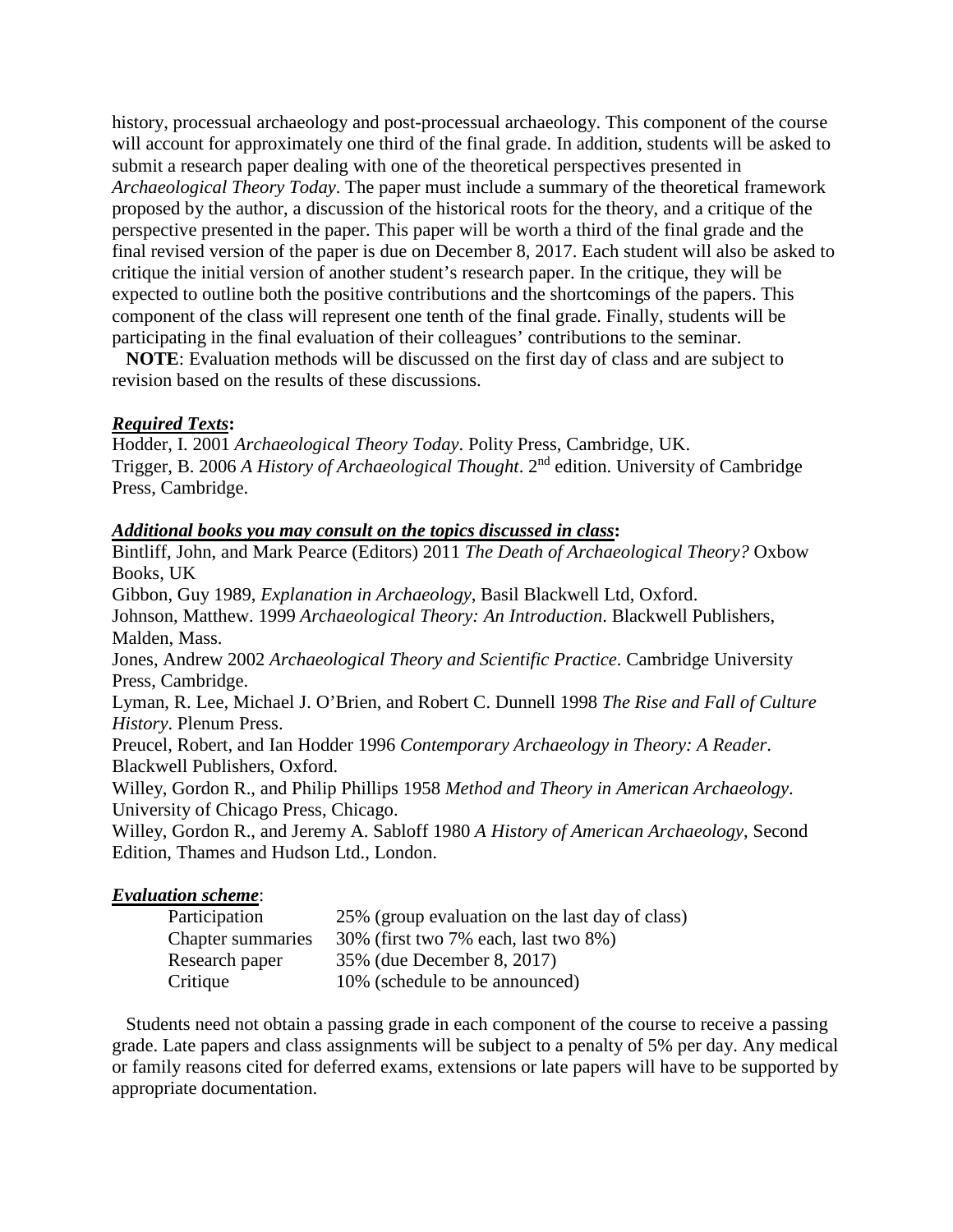### *Grade Scale***:**

| $A+$           | 95-100      |
|----------------|-------------|
| A              | 90-95       |
| $\mathbf{A}$ – | 85-90       |
| B+             | $80 - 85;$  |
| в              | $75 - 80;$  |
| В-             | $70-75;$    |
| C+             | $65 - 70$ ; |
| C              | $60 - 65;$  |
| С-             | 55-60       |
| $\mathbf{D}+$  | 50-55       |
| D              | 45-50       |
| F              | $<$ 45      |

### **PLAGIARISM AND CHEATING**

Plagiarism: "to steal and pass off the ideas or words of another as one's own" (Webster's). Plagiarism will not be tolerated and will automatically result in a failing grade for the submission. Any student caught plagiarizing will also be subject to additional University sanctions. Students are expected to be familiar with the Department of Anthropology and Archaeology's policy on intellectual honesty

### **DEFERRED EXAMS:**

A student who is absent from a test for legitimate reasons must discuss an alternative course of action with the instructor. The instructor at their discretion may transfer the percentage weight for the test to the final examination, if there is a final examination in the course, set another test, etc. An instructor will normally make this decision on the basis of verbal information provided by the student. In the event that an instructor feels that they cannot judge the veracity of the information provided, Students must be aware that they are responsible for payment of any charge associated with the medical assessment and documentation as this service falls outside the realm of services provided by the Provincial Health Care Plan. Deferral of the final exam requires Registrar approval.

### **ACADEMIC ACCOMMODATIONS**

### <http://www.ucalgary.ca/access/accommodations/policy>

Students needing an Accommodation because of a Disability or medical condition should communicate this need to Student Accessibility Services in accordance with the Procedure for Accommodations for Students with Disabilities

Students needing an Accommodation based on a Protected Ground other than Disability, should communicate this need, preferably in writing, to the instructor of this course.

### **ACADEMIC INTEGRITY**

Academic integrity is essential to the pursuit of learning and scholarship in a university, and to ensuring that a degree from the University of Calgary is a strong signal of each student's individual academic achievements. As a result, the University treats cases of cheating and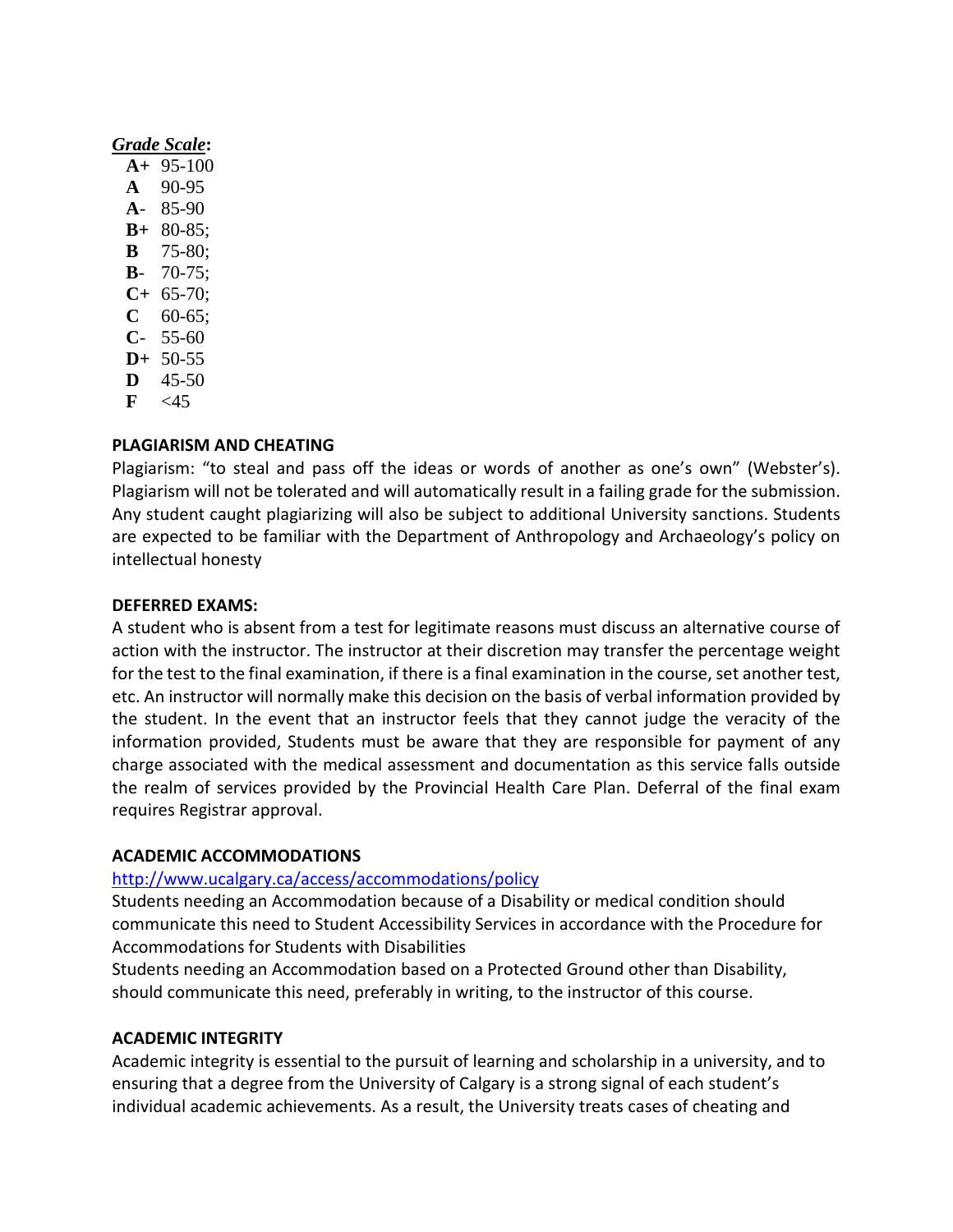plagiarism very seriously. Non-academic integrity also constitutes an important component of this program.

For detailed information on what constitutes academic and non-academic misconduct, please refer to the following link:<http://www.ucalgary.ca/pubs/calendar/current/k-2-1.html>

All suspected cases of academic and non-academic misconduct will be investigated following procedures outlined in the University Calendar. If you have questions or concerns about what constitutes appropriate academic behavior or appropriate research and citation methods, you are expected to seek out additional information on academic integrity from your instructor or from other institutional resources.

Where there is a criminal act involved in plagiarism, cheating or other academic misconduct, e.g., theft (taking another student's paper from their possession, or from the possession of a faculty member without permission), breaking and entering (forcibly entering an office to gain access to papers, grades or records), forgery, personation and conspiracy (impersonating another student by agreement and writing their paper) and other such offences under the Criminal Code of Canada, the University may take legal advice on the appropriate response and, where appropriate, refer the matter to the police, in addition to or in substitution for any action taken under these regulations by the University

## **TEACHING EVALUATIONS / USRIS (Universal Student Ratings of Instruction)**

At the University of Calgary, feedback provided by students through the Universal Student Ratings of Instruction (USRI) survey provides valuable information to help with evaluating instruction, enhancing learning and teaching, and selecting courses. **Your responses make a difference, please participate!** Website: http://www.ucalgary.ca/usri/

## **Writing Across the Curriculum**

Writing skills are not exclusive to English courses and, in fact, should cross all disciplines. The University supports the belief that throughout their University careers, students should be taught how to write well so that when they graduate their writing abilities will be far above the minimal standards required at entrance. Consistent with this belief, students are expected to do a substantial amount of writing in their University courses and, where appropriate, members of faculty can and should use writing and the grading thereof as a factor in the evaluation of student work. The services provided by the Writing Support, part of the Student Success Centre, can be utilized by all undergraduate and graduate students who feel they require further assistance

**Emergency Evacuation Assembly Points**: In the event of an emergency that requires evacuation, please refer to the following link to become familiar with the assembly points for the class:<http://www.ucalgary.ca/emergencyplan/assemblypoints>